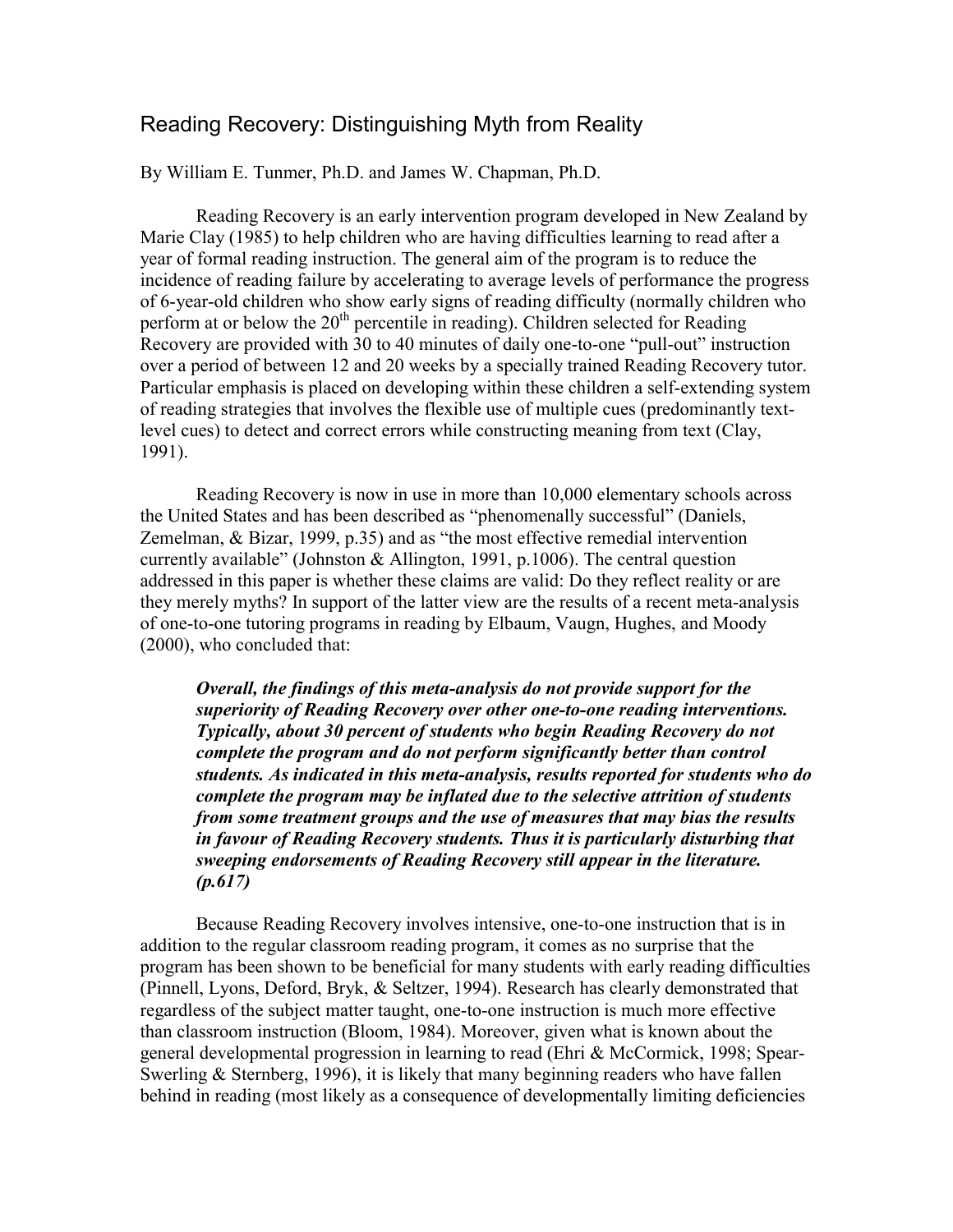in phonological awareness skills; Stanovich, 1996) may have taken longer than usual to acquire the self-improving phonological receding skills (i.e., the ability to translate letters and letter patterns into phonological forms) necessary for achieving progress in reading. The process of phonologically recoding a specific printed word a few times ultimately cements the word's orthographic representation in lexical memory (Ehri  $\&$ McCormick, 1998). Phonological recoding therefore functions as a self-teaching mechanism that enables beginning readers to acquire sight word (i.e., word specific) knowledge, including knowledge of irregularly spelled words (Share, 1995).

Struggling readers who have a working knowledge of the major graphemephoneme correspondences (which may, or may not, have been acquired through explicit instruction; Liberman & Liberman, 1992), and possess phonemic awareness, are able to execute phonological recoding operations, but only very slowly and laboriously. Delayed readers at this phase of development are described as "gluing to print" (Ehri & McCormick, 1998, p.150). For these children the heavy emphasis on text reading in Reading Recovery lessons provides them with additional opportunities to apply their developing phonological decoding skills to identifying unfamiliar words in text. This extra practice is likely to be beneficial in helping these struggling readers to catch up with their peers.

A high percentage of struggling readers, however, operate at even lower phases of word learning, which Ehri and McCormick (1998) describe as the pre-alphabetic and partial-alphabetic phases. Children in these phases have limited, or severely limited, phonological awareness and alphabetic coding skills. Because Reading Recovery was designed to complement regular classroom literacy instruction in New Zealand, which is predominantly whole language in orientation, the specific learning needs of these children are generally not adequately addressed. Evidence in support of this claim comes from the high percentage (up to 30%) of Reading Recovery students who do not complete the program, but instead are "referred on" for further assessment and possible additional remedial assistance. This normally occurs during the first 10 lessons of the program, which are devoted to consolidating what is already known (referred to as "roaming") around the known"). However, these initial lessons serve a screening, as well as a diagnostic, function. Children who seem unlikely to respond to Reading Recovery tutoring, typically the lowest of the low achievers, are removed from the program and referred on. In most Reading Recovery evaluations, these students are not included in the treatment groups, which strongly biases the results in favour of Reading Recovery. Supporting the claim that these children are more likely to have the greatest impairments in phonological processing skills, we found in a longitudinal study of Reading Recovery that students who were referred on showed the most severe deficits on all phonological processing measures (phonological awareness, invented spelling, pseudoword decoding, analogical transfer), including measures taken during the year preceding entry into the program (Chapman, Tunmer, & Prochnow, 2001).

These findings draw attention to the major shortcoming of the instructional philosophy of Reading Recovery, which is that it stresses the importance of using information from many sources in identifying unfamiliar words without recognizing that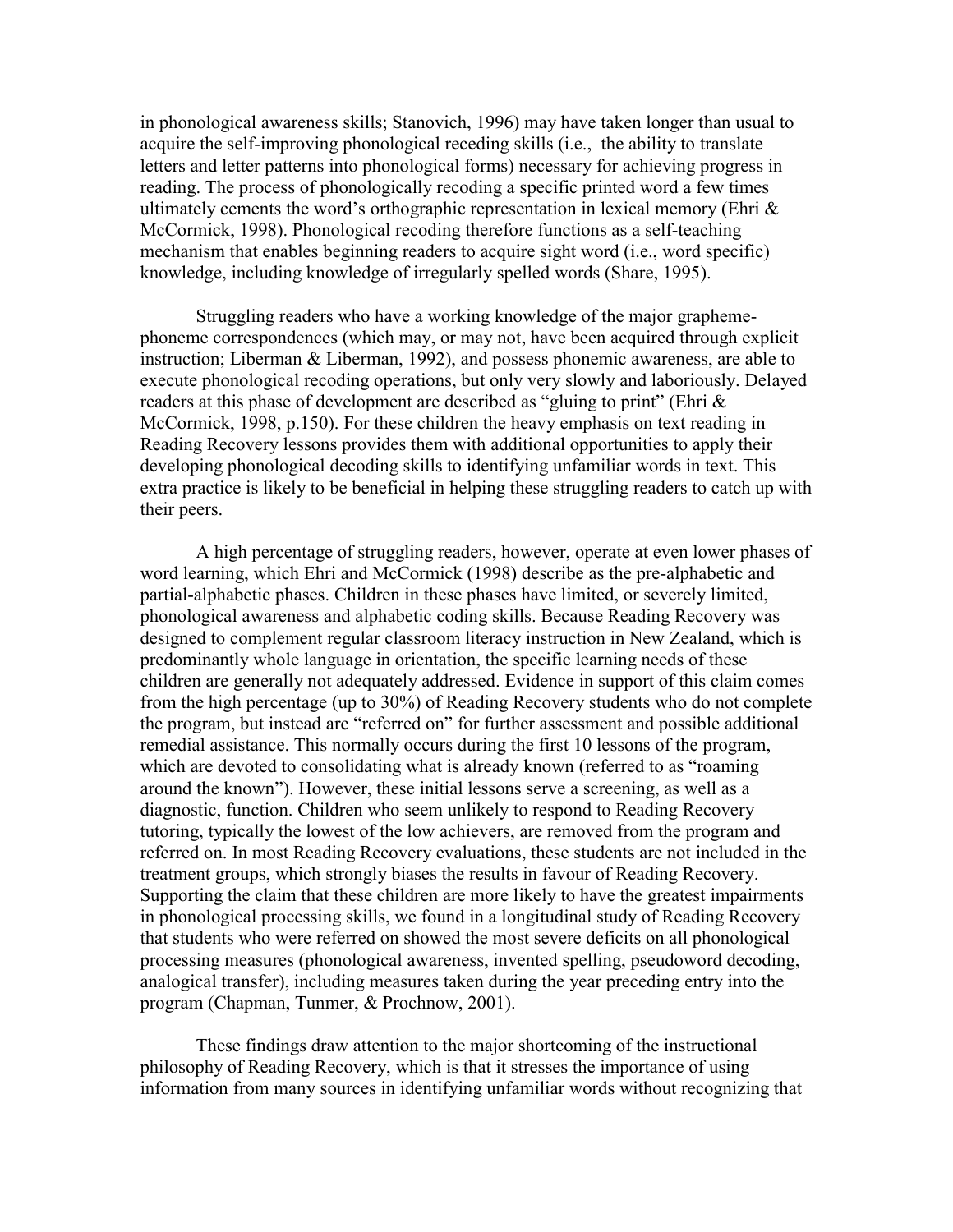skills and strategies involving phonological information are of primary importance in beginning literacy development (Tunmer &Chapman, 2003). This instructional emphasis reflects Clay's (1991) strong top-down theoretical orientation to fluent reading, according to which minimal word-level information is used to confirm language predictions. Clay (1991) claims that, "In efficient rapid word perception the reader relies mostly on the sentence and its meaning and some selected features of the forms of words" (p.8). From this incorrect assumption, it follows that reading acquisition is largely a matter of learning to rely increasingly on the syntactic and semantic redundancies of language to generate hypotheses about the text yet to be encountered. Children are therefore urged to use preceding passage content, sentence context cues and picture cues as the primary strategies for identifying unfamiliar words in text, with letter-sound cues being used very sparingly and mainly to confirm language predictions. Clay (1998) specifically states that beginning readers "need to use their knowledge of how the world works; the possible meanings of the text; the sentence structure; the importance of order of ideas, or words, or of letters; the size of words or letters; special features of sound, shape, and layout; and special knowledge from past literary experiences *before* [emphasis added] they resort to left-to-right sounding out of chunks or letter clusters or, in the last resort, single letters" (p.9).

This view of reading and the theoretical assumptions upon which it is based, has been rejected by the scientific community. Pressley (1998), for example, stated that "the scientific evidence is simply overwhelming that letter-sound cues are more important in recognizing words than either semantic or syntactic cues" (p.16). Research has shown that predicting words from context is a highly ineffective learning strategy that is preferred by poor readers, not good (Tunmer & Chapman, 2002). Children should therefore be encouraged to look for familiar spelling patterns first and to use context to confirm partial decoding attempts (Tunmer & Chapman, 998, in press).

Another major criticism of the instructional philosophy of Reading Recovery concerns the degree of explicitness and detail with which word-level skills and strategies are taught. Although Reading Recovery's literature-based approach to reading instruction (in which word analysis activities arise primarily from the child's responses during text reading) may be suitable for many children, struggling beginning readers appear to require a more highly structured, systematic approach with particular attention focused on the development of phonologically-based skills and strategies. As Adams and Bruck (1993) argued, "wherever children who cannot discover the alphabetic principle independently are denied explicit instruction on the regularities and conventions of letter strings, reading disability may well be the result" (p.131).

In support of these claims, we (Chapman et al., 2001) found in a longitudinal study of beginning literacy development in a whole language instructional context, that children independently selected by their schools for Reading Recovery showed major difficulties in detecting sound sequences in words (phonological awareness) and in relating letters to sounds (alphabetic coding) during the year preceding entry into the program. Participation in Reading Recovery did not appreciably reduce these deficiencies, and the failure to remedy these problems severely limited the immediate and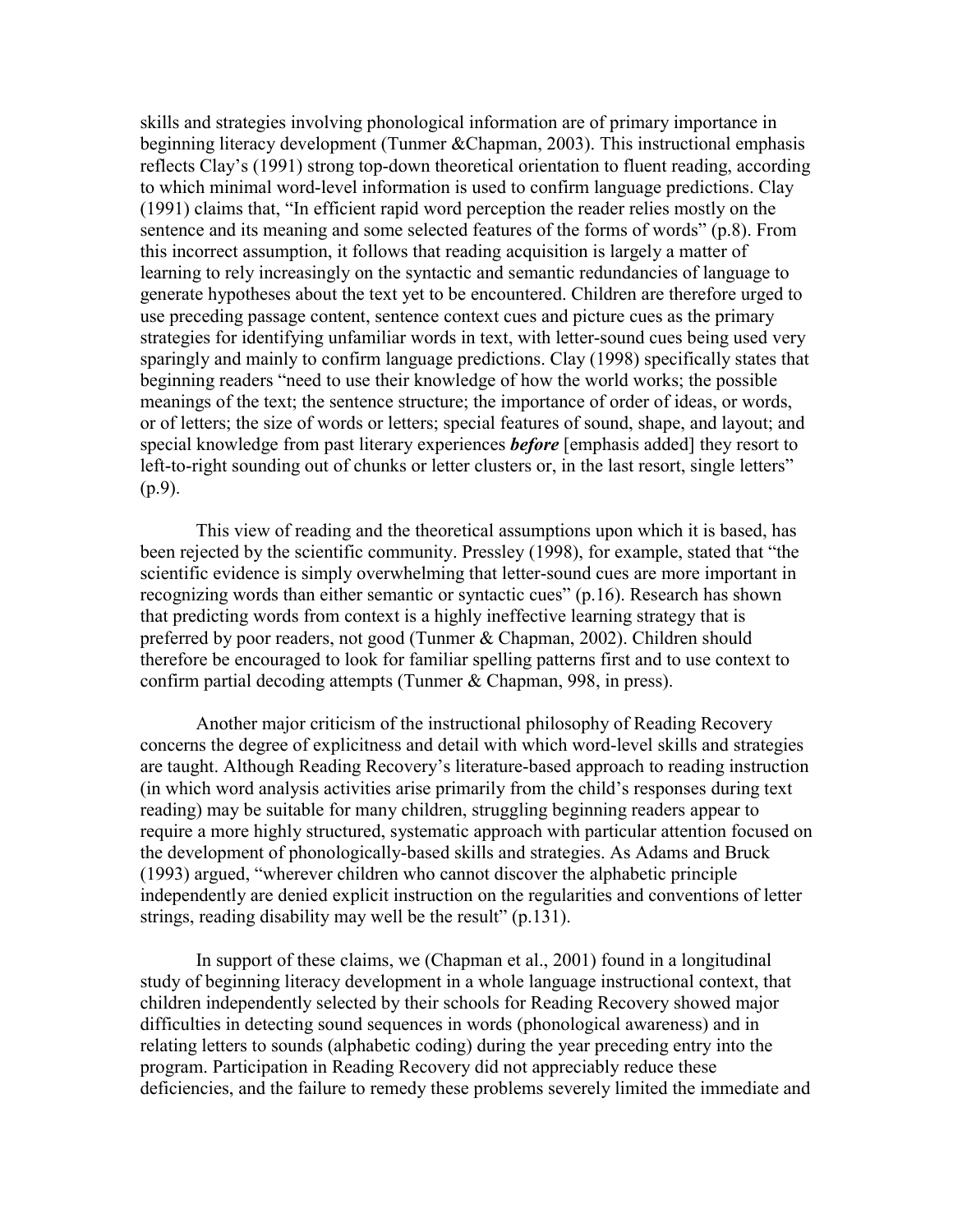long-term effectiveness of the program. The few children who received some benefit from Reading Recovery were more advanced in phonological processing skills at the beginning of the program than children who derived little or no benefit from the program, and progress in learning to read following participation in Reading Recovery was strongly related to phonological processing skills at discontinuation from the program. Most importantly, Reading Recovery failed significantly to improve the literacy development of children considered to have succeeded in the program. These children showed no signs of accelerated reading performance, and one year after completion of the program, they were performing around one year below age-appropriate levels. The results of the study strongly suggest that it is not an effective intervention strategy to place children into a remedial reading program that uses the same methods that most likely contributed to the failure in the first place.

There are two major advantages in providing struggling readers with explicit and systematic instruction in orthography patterns and word identification strategies outside the context reading connected text rather than relying on "mini-lessons" given in response to children's oral reading errors during text reading. First, instruction in word analysis skills that deliberately separated from meaningful context allows children to pay full attention to the letter-sound patterns that are being taught. This approach helps children to learn word-decoding skills that may be useful in reading all texts, not just a specific text. Second, including isolated word study in remedial reading programs helps struggling readers to overcome their tendency to rely on ineffective ways of figuring out unknown words in text such as using picture cues and sentence context cues to identify unfamiliar words rather than using these cues to supplement word-level information. In support of this claim we (Iversen Tunmer, 1993) found that the effectiveness of Reading Recovery instruction could be improved considerably by incorporating into the program more intensive and explicit instruction in phonologic awareness and alphabetic coding skills, in combination with strategy training on how and when to use this knowledge during text reading. The arguments and evidence in support of including more explicit training in phonological processing skills in Reading Recovery draw attention to another major shortcoming of the program. The assessment battery used in Reading Recovery does not include tests that provide teachers with more comprehensive knowledge of children's control over vital aspects of the reading acquisition process; namely, phonological awareness, knowledge of spelling-to-sound patterns, and knowledge of word-based strategies for identifying unfamiliar words. In addition, the major outcome measure of Reading Recovery, reading book level, appears to be a highly unreliable measure of reading achievement that yields inflated estimates of children's progress (Tunmer & Chapman, 2003).

Another major issue addressed in the meta-analysis by Elbaum et al. (2000) concerns one-to-one versus small group instruction:

*One-to-one interventions place severe practical limits on the number of students that can receive supplemental instruction. Despite the popular belief that oneto-one instruction is more effective than instruction delivered to large numbers of students, there is actually little systematic evidence to support this belief.*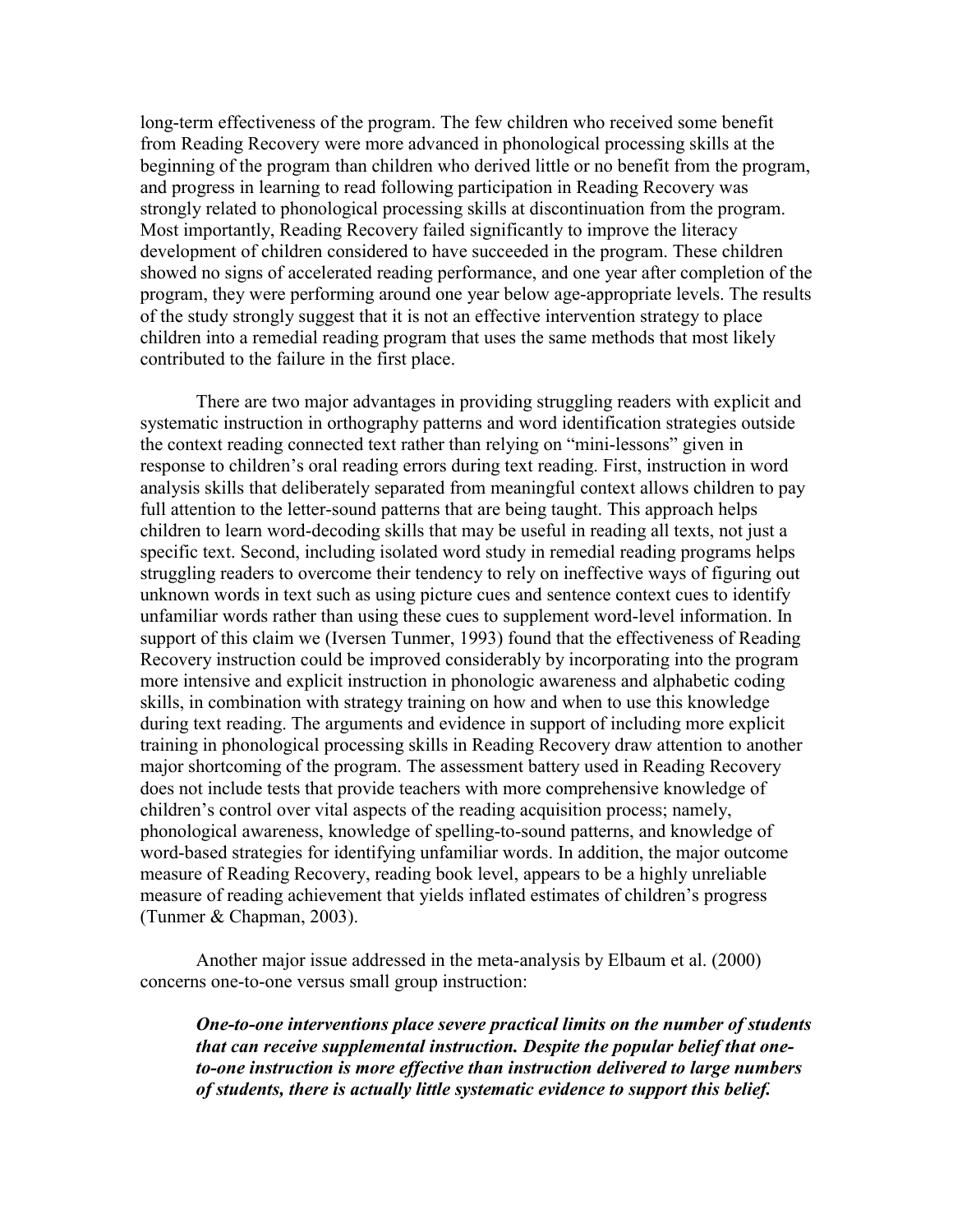## *Each additional student that can be accommodated in an instructional group represents a substantial reduction in the per-student cost of he intervention, or alternatively, substantial increase in the number of students that can be served. (p.606)*

Those who manage the delivery of Reading Recovery are strongly opposed to adapting the program to small group instruction because they maintain the program is designed to respond to the individual needs of problem readers, which are assumed to vary considerably across children. As Pinnell, Lyons, and Jones (1995) put it, changing Reading Recovery from one-to-one to small group tutoring would be "like saying to the ward nurse, 'Don't issue individual medication. Mix all the drugs together and give each patient the same dose'" (p.20).

This argument is faulty in two respects. First, we (Chapman et al., 2001) found in a longitudinal study of Reading Recovery that children selected for the program were, without exception, experiencing major difficulties in detecting sound sequences in words, in relating letters to sounds, and in identifying individual words out of context prior to entering the program. These findings are entirely consistent with the widely accepted view among reading scientists that the primary phenotypic manifestation of developmental reading problems is poor context free word recognition ability and associated phonological processing deficits (Lyon & Moats, 1997). Returning to Pinnell et al.'s (1995) medical analogy, the ward nurse wouldn't give a different drug to each patient if they all suffered from the same affliction (e.g., malaria). Second, studies cited in the meta-analysis by Elbaum et al. (2000) and a study by Iversen (1997) indicate that there is little or no advantage of one-to-one Reading Recovery instruction over small-group Reading Recovery instruction, where group size ranged from two to four students. In a carefully designed and systematic adaptation of Reading Recovery to instruction in pairs, Iversen (1997) found that the same outcomes of Reading Recovery could be achieved by children taught in pairs as those taught individually by increasing the duration of the lessons by an average of only eight minutes.

In summary, there are serious shortcomings and much needed improvements in four aspects of the Reading Recovery program:

- the theoretical underpinnings of the program,
- the assessment battery used in the program,
- the specific procedures and instructional strategies emphasized in the program, and
- the manner of program delivery (one-to-one instruction versus instruction in pairs).

Fundamental changes in all of these areas would, we believe, greatly improve the effectiveness of the program, both in respect of success rate and cost. Until such changes are made to Reading Recovery, which seems highly unlikely, we strongly recommend that schools do not adopt the program.